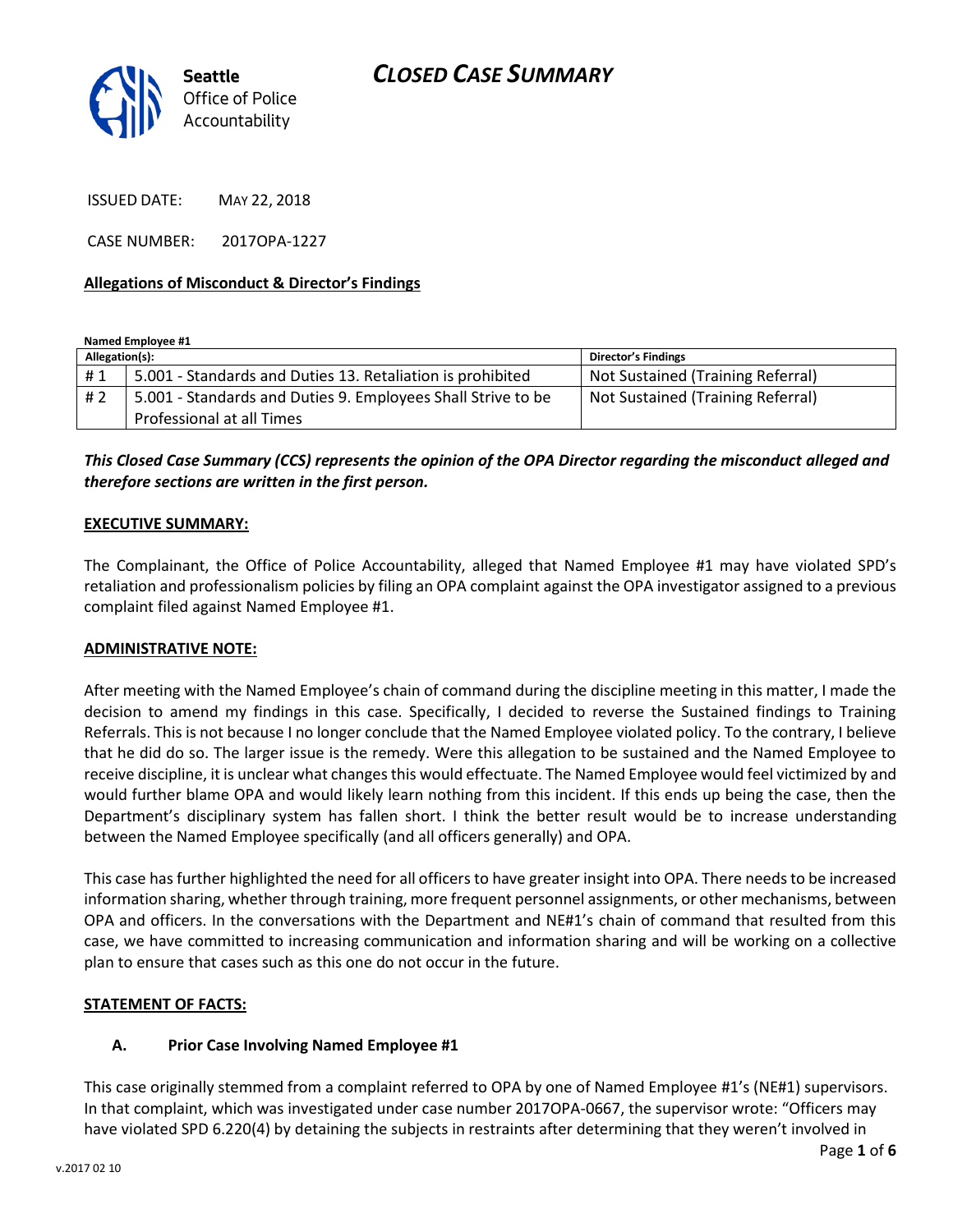

*Office of Police Accountability*

# *CLOSE CASE SUMMARY*

OPA CASE NUMBER: 2017OPA-1227

[the suspected criminal activity], and awaiting for a supervisor to arrive to screen the incident prior to releasing them." A five-day notice providing general information concerning the complaint was emailed to NE#1 by the assigned OPA investigator

OPA initiated an intake investigation into the complaint. This intake, which was conducted by the OPA investigator, included a review of video and other documentation concerning the incident. An Intake Follow-Up Report was completed by the OPA investigator and was forwarded to OPA's civilian Deputy Director after being reviewed by his chain of command. The civilian Deputy Director added additional allegations concerning other officers, including those against NE#1, and forwarded the case to the OPA Auditor. Notably, it was alleged by OPA that NE#1 had, through his actions, caused a Terry stop to be effectuated and that the stop was not supported by reasonable suspicion. It was further alleged that, in doing so, NE#1 abused the discretion afforded to him as a police officer. The Auditor reviewed and approved the proposed classifications and returned the case to OPA. A 30-day classification notice was then sent to NE#1.

OPA commenced its investigation, which included interviewing NE#1. At the conclusion of this investigation, the OPA investigator completed a Case Summary. As with the Intake Follow-Up Report, the Case Summary articulated facts and did not opine as to what recommendations OPA should reach for the various allegations. This was purposeful. As is clearly stated in the OPA Manual, it is the responsibility of the civilian OPA Director, not sworn staff, to reach and recommend such findings. OPA recommended that both allegations be sustained against NE#1 and his chain of command concurred. The Chief agreed and issued two sustained findings against NE#1. He received a written reprimand that was served on him by one of his supervisors.

## **B. Named Employee #1's Complaint Against the OPA Investigator and OPA's Investigation into Potential Retaliation and Unprofessionalism by Named Employee #1**

On November 23, 2017, prior to OPA's issuance of its recommended findings but after NE#1 had been named in that case and interviewed, NE#1 filed a complaint against the assigned OPA investigator. In that complaint, NE#1 wrote that: "Given the facts and circumstances at the time [of the incident], any reasonable officer would conclude that reasonable suspicion existed and the persons could and indeed should be stopped to investigate their involvement with the shooting. Anything less would be an egregious dereliction of duty, counterproductive to the goal of 'shots fired' emphasis, and a gross disservice to the people of Seattle."

NE#1 further contended that the OPA investigator assigned to the prior investigation acted in "blatant disregard for" and in "direct violation of" United States Supreme Court precedent and "falsely accused me of effecting an illegal stop, subjecting me to possible punishment and potentially placing my career in jeopardy." NE#1 went on to write that: "The nature of the event and the subsequent complaint indicate to me that [the OPA investigator] is either incompetent or knowingly or purposefully filed a false complaint." He further contended, apparently referring to the OPA investigator, that: "an accuser also conducting the investigation of alleged misconduct is a clear conflict of interest and ensures that an unbiased investigation is impossible."

NE#1 concluded his emailed complaint by writing the following:

As a direct result of this fallacious complaint, myself and other officers were unnecessarily removed from our regular duties to participate in the requisite interviews which creates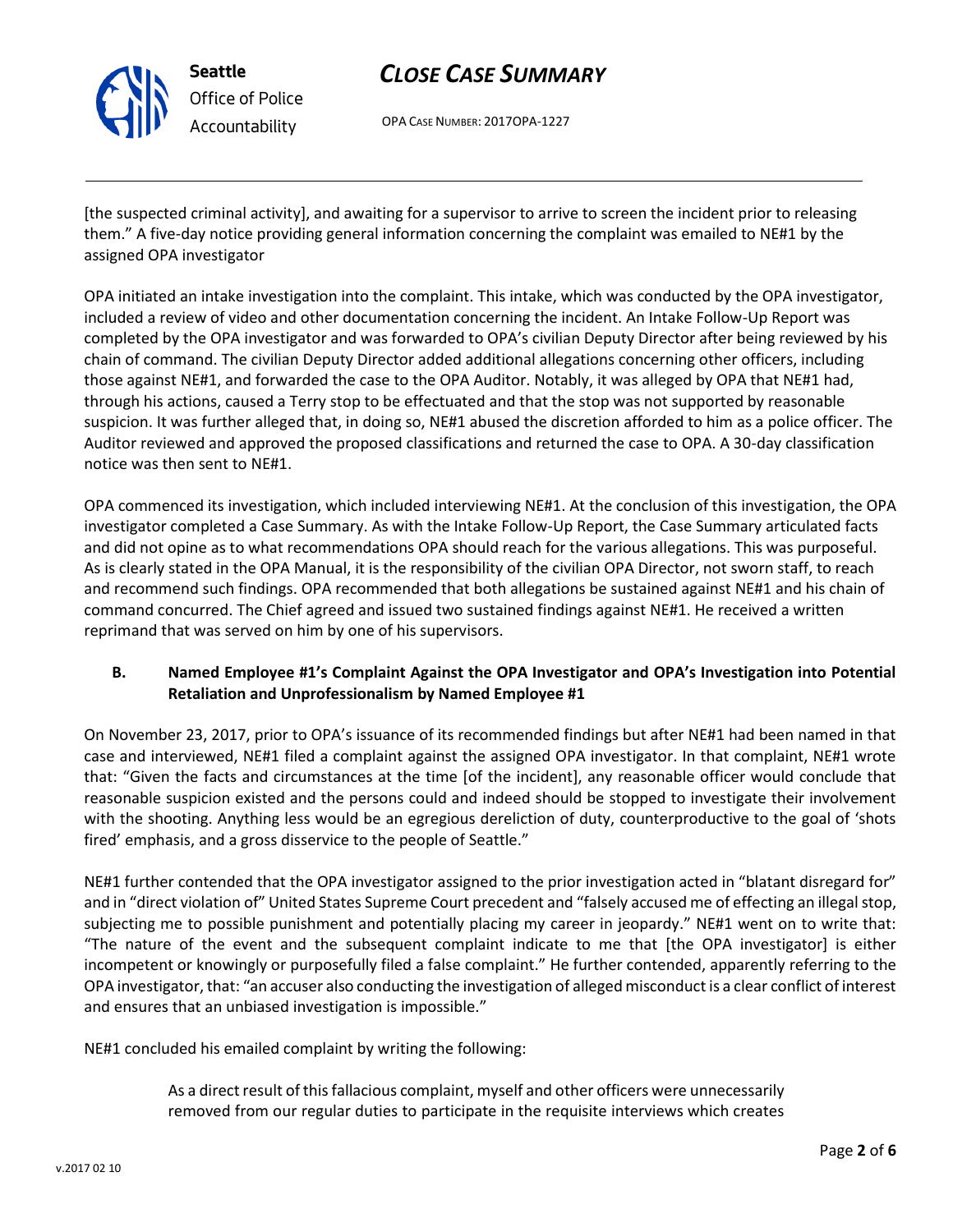OPA CASE NUMBER: 2017OPA-1227

temporary gaps in coverage and reduced public and officer safety. The practice of filing such complaints only serves to dramatically damage morale and discourage officers from doing their best work in stopping criminals and ultimately makes the city and its citizens less safe.

As discussed more fully below, the OPA investigator against who this complaint was made was not responsible for the decision to initiate the prior investigation against NE#1 or the decision concerning which allegations would be classified against him. That decision was made by the Director and Deputy Director of OPA as required by the OPA Manual and City ordinance. For this reason, NE#1's allegations failed to actually allege a violation of policy against the OPA investigator and, consistent with the OPA Manual, NE#1's complaint was closed as a Contact Log in December 2017.

OPA then initiated this case against NE#1. The allegations were that, by filing a baseless complaint against the OPA investigator during the pendency of an active investigation, NE#1 acted in a retaliatory manner towards him and engaged in unprofessional behavior. As part of this investigation, OPA interviewed the NE#1.

## **C. Named Employee #1's OPA Interview**

When questioned by OPA concerning his complaint against the OPA investigator, NE#1 stated that be believed that the OPA investigator filed the complaint against him because the investigator was the person who emailed him the five-day notice. This notice is purposed to inform officers that they are the subject of complaints and to provide a basic overview of what the allegations are. From a plain reading of this notice, which is attached to OPA's case file, there was no indication that the OPA investigator had initiated the complaint. Indeed, the notice stated the opposite: "The Office of Police Accountability has *received* a complaint of a possible policy violation or misconduct." (Emphasis added.) The notice listed the OPA investigator as "OPA Intake Staff." The notice was also explicitly clear that no decision to investigate had been made at that point. It stated that "[a]n investigator looks into the complaint and completes a preliminary investigation" and, after that point, the Director – *not the investigator* – reviews the intake and determines whether the case will be investigated or handled by the named employee's supervisor. The notice further made clear that the OPA Director, not the investigator, makes a recommendation as to whether there were policy violations and the Chief of Police makes the final decision as to whether to uphold the OPA Director's recommendation and, if so, what discipline to impose.

NE#1 told OPA that he made the allegation against the OPA investigator because he believed that the complaint was "false and erroneous" and because he believed that the vehicle stop that he requested was supported by reasonable suspicion. NE#1 stated that he did not think that the OPA investigator had any "personal animus" towards him.

NE#1 was asked about his understanding of "how OPA works as far as from the time a complaint comes in through the conclusion of the process." NE#1 first stated: I really don't know." He expounded on this, however, and told OPA that he believed that:

> once the complaint is filed it gets assigned to an investigator. That person investigates it with, with some direction, perhaps, from, from the Chain. Understanding that the, the person doing the investigation doesn't necessarily have a lot of say in how the, the investigation is concluded or, or the finding, rather.



**Seattle**

*Office of Police Accountability*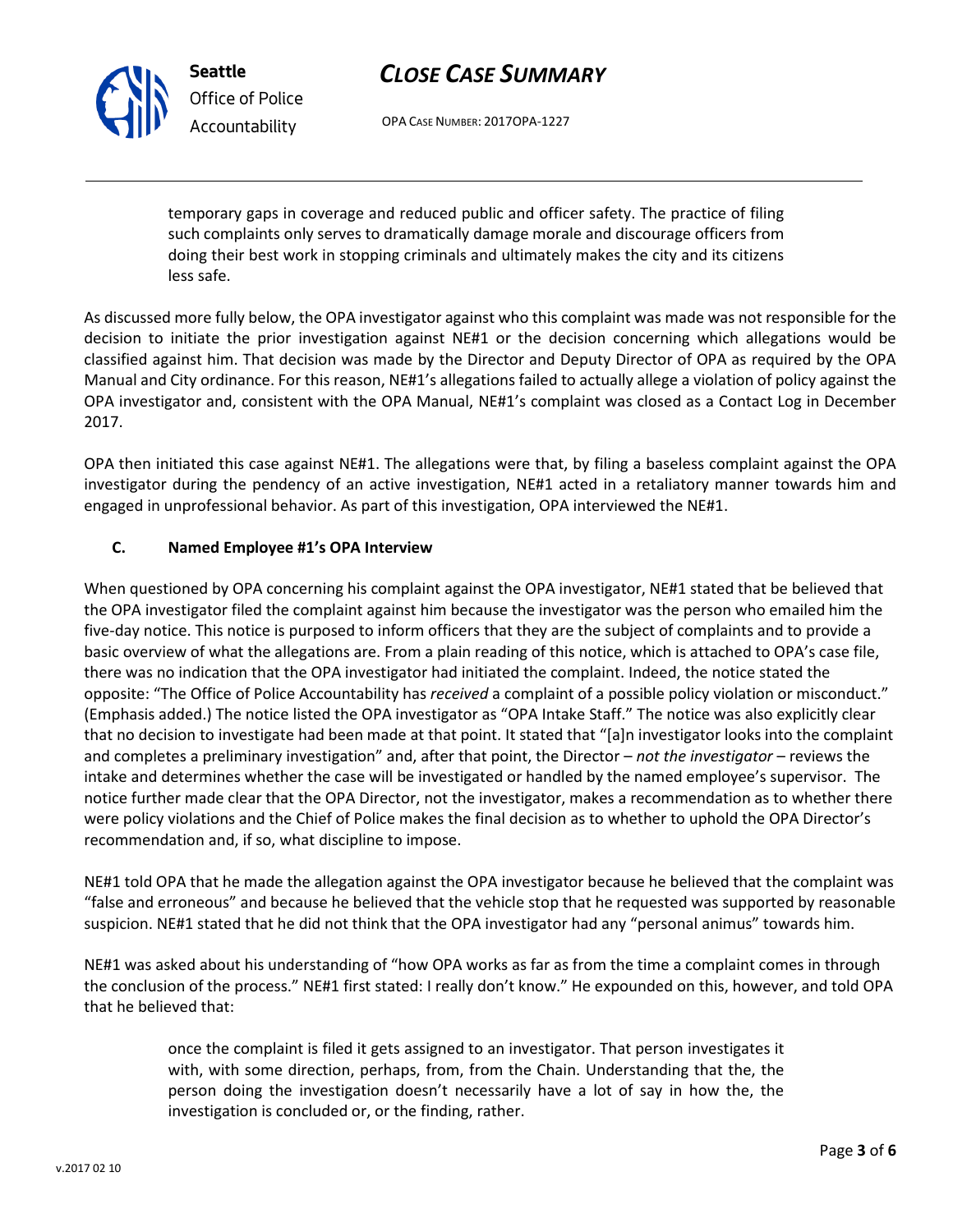

OPA CASE NUMBER: 2017OPA-1227

NE#1 was then asked by OPA: "Okay. So were you aware that the complaint that you ended up being Named in was referred to OPA by a Patrol Sergeant and then only after receiving that complaint were you then added as a Named Employee to that complaint?" NE#1 responded that he was aware of that fact.

NE#1 further explained that he believed the OPA investigator's actions amounted to a violation of the Department's professionalism policy. He stated that he believed this to be the case because the OPA investigator's "behavior reduced my trust in him." He further expounded on this by stating:

> Because, as I said, I, I disagree whole heartedly that there was no reasonable suspicion for that stop and I think I would have been remiss in not making the stop. And because of that, the, the allegation against me insinuates that I didn't have any reasonable suspicion to make the stop. Which, which leads me to believe that this person doesn't understand reasonable suspicion.

NE#1 denied that his filing of a complaint against the OPA investigator constituted retaliation. When he was asked what the difference was between the complaint he filed and a complaint of retaliation, he stated: "To me, the difference primarily is that I'm right." He also indicated the following:

> I, I had reasonable suspicion to make that stop and, and the, the complaint filed against me was, was erroneous and, and reduced my trust in, in him and OPA frankly, and it wasn't to get back at him. I, I wasn't trying to intimidate or coerce him into doing anything. I don't, I don't think anything's going to happen as a result of it. I, I don't think that I have the, the power or, or the, or the, the pull to create any sort of adverse action against him. I was just, my, my goal here was to make it known that I disagreed and, and, you know, hopefully prevent a similar situation in the future.

NE#1 stated that he did not believe that his filing of the complaint against the OPA investigator was an "adverse action." When asked by OPA whether he believed that the filing of the complaint "was the most professional and proper way" to deal with his concerns, NE#1 said that he did not know and he "wasn't sure how else to handle it." When asked whether he sought advice from anyone prior to filing the complaint, NE#1 first said that he did not remember and then said that he did not know.

### **ANALYSIS AND CONCLUSIONS:**

## **Named Employee #1 - Allegation #1** *5.001 - Standards and Duties 13. Retaliation is prohibited*

SPD policy precludes its employees from engaging in retaliation. (SPD Policy 5.001-POL-13.) SPD employees are specifically prohibited from retaliating against a person who, among other activities: "opposes any practice that is reasonably believed to be unlawful or in violation of Department policy"; "files a complaint or provides testimony or information related to a complaint of misconduct"; or "who otherwise engages in lawful behavior." (*Id*.) Retaliatory acts are defined broadly under SPD's policy and include "discouragement, intimidation, coercion, or adverse action against any person. (*Id*.) The policy further states that: "This prohibition will include any interference with the conduct of an administrative, civil, or criminal investigation." (*Id*.)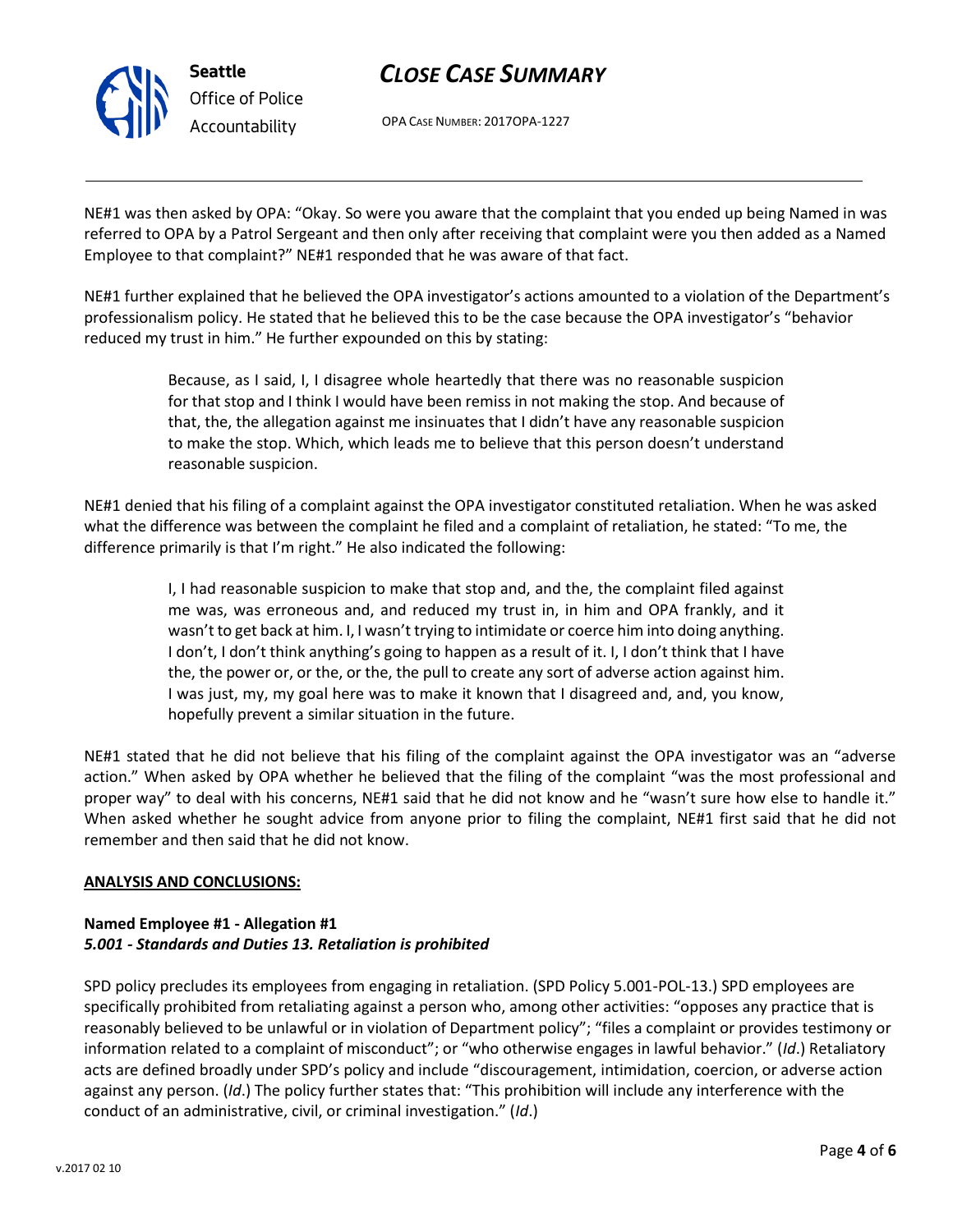

OPA CASE NUMBER: 2017OPA-1227

From my review of NE#1's OPA interview, it appears clear that NE#1 knew that the OPA investigator did not initiate the allegations against him or decide any of the ultimate findings in this case. Moreover, even if NE#1 was personally ignorant of this fact, it was clearly and explicitly explained in the five-day notice that he received. NE#1's actual basis for his complaint appears to be that the fact that the investigator did his job and investigated allegations referred to OPA by NE#1's supervisor and classified for investigation by OPA's civilian Director and Deputy Director and his belief that these actions somehow violated the Department's professionalism policy. This argument is both meritless and misguided.

While NE#1 claimed that his filing was not an "adverse action" against the OPA investigator or purposed to influence the investigation into his conduct, I disagree. Moreover, not only could this conduct be viewed as "adverse action," but also as discouragement, intimidation, and coercion. This complaint was filed during a pending OPA investigation and, indeed, was submitted just two weeks after NE#1 was interviewed by the OPA investigator pursuant to that investigation. First, the filing of an OPA complaint against a blameless individual and for no legitimate law enforcement reason is a clear adverse action. Second, the fact that a complaint was filed against the investigator prior to his submission of his Case Summary to his chain of command and during his active investigation of a case is viewed by OPA as an attempt to discourage, intimate, coerce the investigator. Notably, in his complaint, NE#1 claimed not only that the investigator was either "incompetent" or had "purposefully filed a false complaint," but also that there was a "clear conflict of interest" and that maintaining the investigator on the case would make "an unbiased investigation…impossible." Functionally, this was an attempt by NE#1 to seek removal of the investigator from this case and to both negatively impact OPA's already limited resources and undermine its investigation. If such behavior was permitted or condoned by the Department, it would significantly impact OPA's functioning and the efficacy and legitimacy of the SPD's accountability and disciplinary systems.

In explaining why his complaint did not constitute retaliation, NE#1 stated that it was because he was "right" and because there was reasonable suspicion for the vehicle stop that he requested. Specifically, he stated: "And I disagree [with the allegation against him] 100 percent. I don't think there's any, any officer in America that would think that I didn't have reasonable suspicion to make that stop." This is concerning given that NE#1's own chain of command and the Chief of Police did not agree that NE#1 had a basis for the stop. Notably, they found that there was not sufficient reasonable suspicion and that NE#1 abused his discretion. Had they not believed this, NE#1's chain of command could have disagreed with OPA's recommended findings and written their own memorandum to provide to the Chief of Police and the Chief could have written a letter disagreeing with OPA's recommended findings to the Mayor, City Council, and other accountability system entities. They did not do so. OPA's expectation was that NE#1's chain of command would have spoken with him at the time they served him with the discipline in this case to explain this consensus findings. However, based on NE#1's subsequent complaint and statements during his OPA interview, even if this conversation occurred, it is evident that it had no impact on NE#1.

By filing a meritless complaint against the OPA investigator, who he knew or should have known was not responsible for the allegations classified against him and the investigation into his conduct, he undercut the Department's disciplinary system and he intentionally misused the OPA process. Had NE#1 had a problem with the investigation, he could have filed a grievance concerning the sustained findings against him and the discipline imposed. He chose not to do so and, instead, used an OPA complaint in an attempt to seek retribution for perceived wrongs against him. Indeed, it strains credulity that NE#1 could have truly believed that an OPA investigator would deliberately initiate and engineer a false complaint against him for some undefined reason. This behavior undermined the entire system, as well as reduced public trust in both NE#1 and the Department.